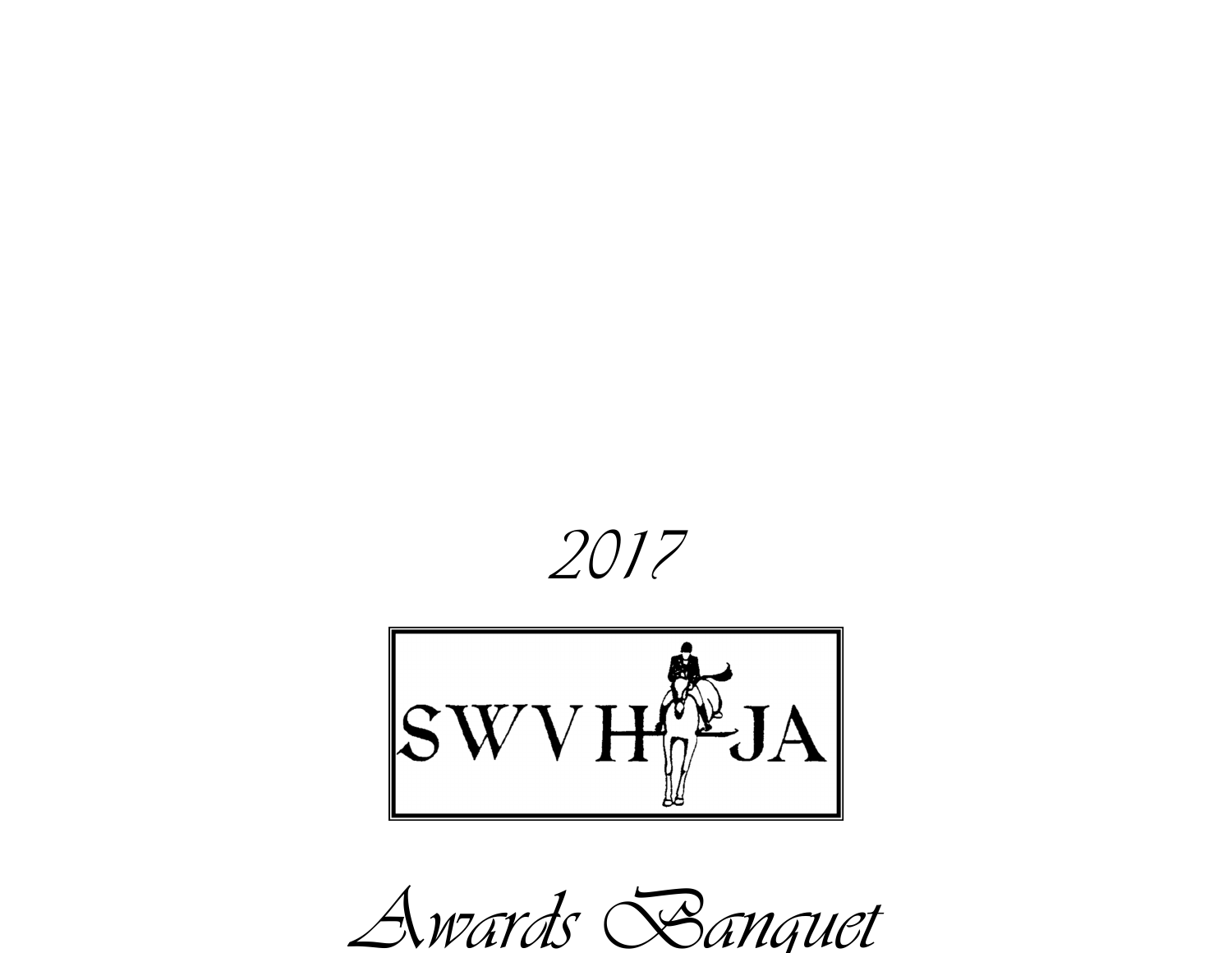January 13th, 2018

Awards Banquet

Narshall Fall-W.M.S. Lexington, Vriginia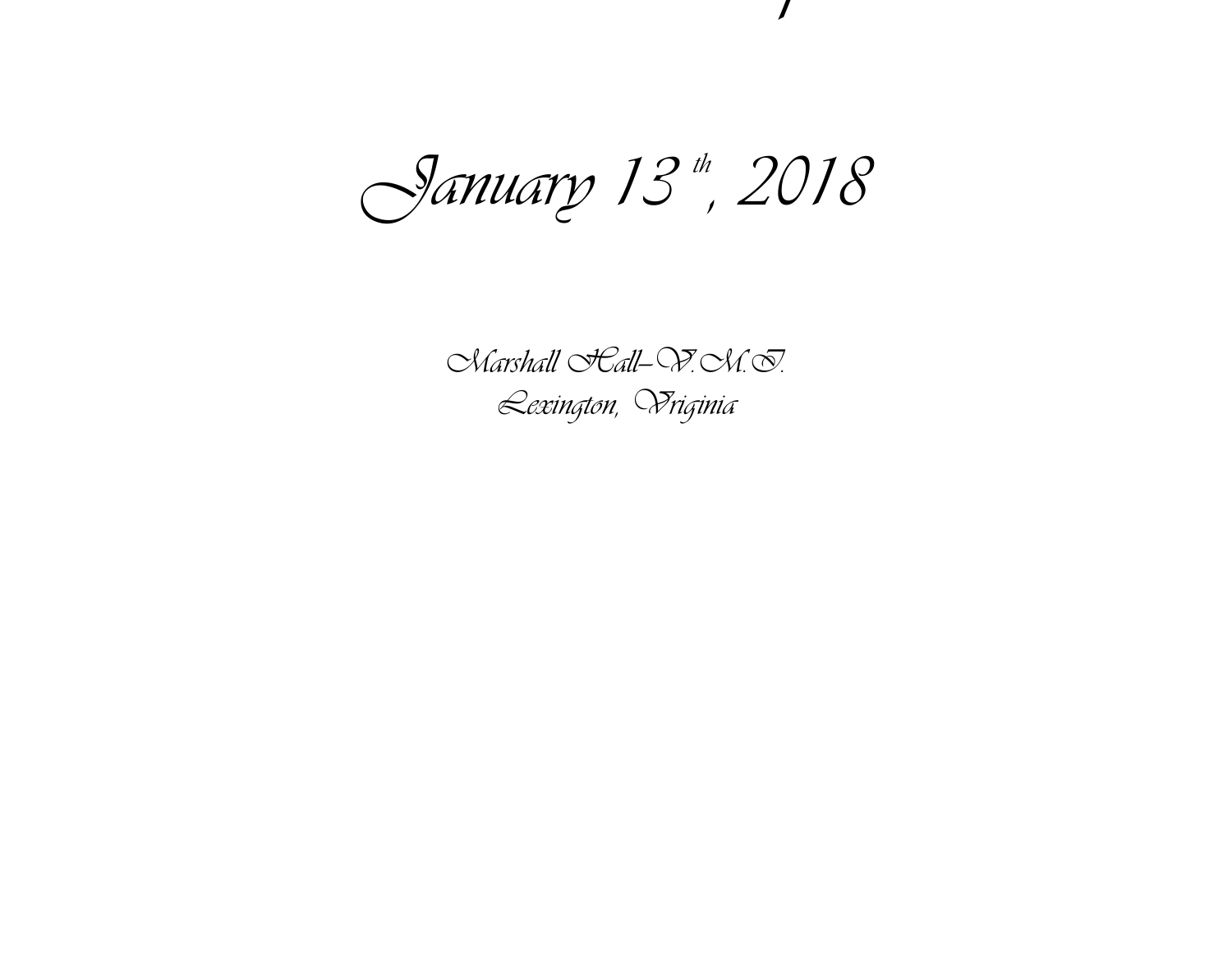# Green Hunter ~ the 'Smooth Style Perpetual Trophy' Donated by Mr. and Mrs. Thomas Ginaven

|          | Donated by MI, and MIS, Thomas Ginaven |                       |
|----------|----------------------------------------|-----------------------|
| Champion | Exclaimation                           | Rosehill Farm         |
| Reserve  | Todd Cole                              | Karin Mustoe          |
| Third    | Charlie Brown                          | Pamela Haskins        |
| Fourth   | Don Alfresco                           | Ella Eavers           |
| Fifth    | Capone 7                               | Ella Eavers           |
| Sixth    | Barrister                              | Kim Short             |
| Seventh  | Z Town                                 | Olin Armstrong        |
| Eighth   | Etiquette                              | Ann Turnicky          |
| Ninth    | Heavenly                               | Maria Fuchs           |
| Tenth    | On Impulse                             | Mountain View Stables |
|          |                                        |                       |

### Small/Medium Pony Hunter ~ the 'Windswept Stables Trophy, in Memory Cowboy' Donated by Patti Landes

| Donated by Pattl Landes |                   |                    |
|-------------------------|-------------------|--------------------|
| Champion                | Evening in Paris  | Windy Springs Farm |
| Reserve                 | Pretty Little Lie | Vineyard Farm      |
| Third                   | Meredith          | Meaghan Ryder      |
| Fourth                  | Cinco de Mayo     | Karen Waskey       |
|                         |                   |                    |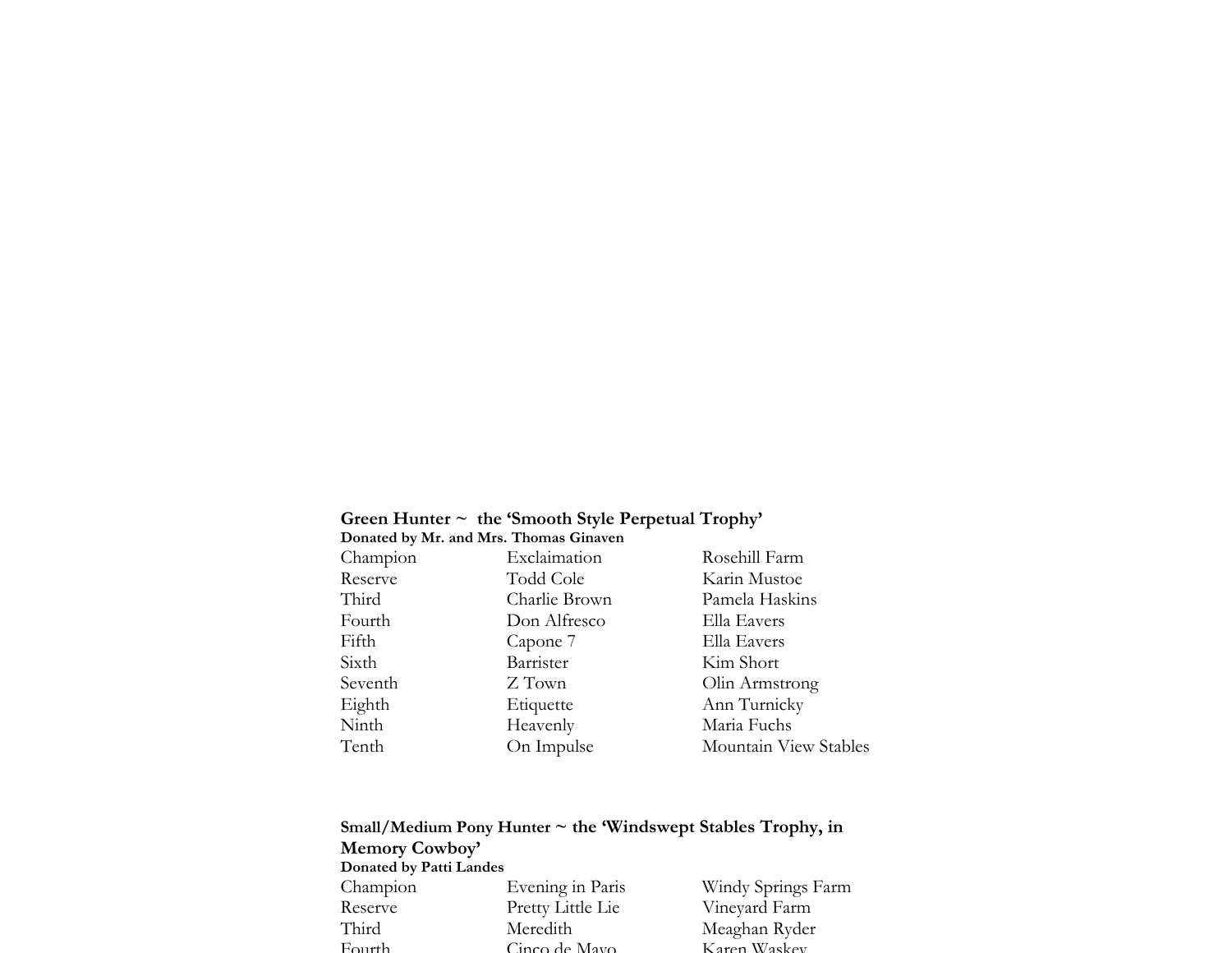| r vurun<br><u>Jihoo uu mayo</u> | Txaich waonc         |
|---------------------------------|----------------------|
| Fifth<br>Lickety Split          | <b>Emaline Davis</b> |
| Sixth<br>Surprise Edition       | Stephanie Armstrong  |
| Seventh<br>Silver Lining        | Luanne Leonard       |
| Eighth<br>Mr. Personality       | Garrett Hagenlocker  |
| Ninth<br>Peter Pan              | Vineyard Farm        |
| Tenth<br>Gone with the Wind     | Caroline Light       |

# Children's/Adult Jumper ~ the 'Hope He's Gold Challenge Trophy' Donated by the Michael Morris family

| Champion | School Boy Q       | Lily Caricofe    |
|----------|--------------------|------------------|
| Reserve  | Cracklin' Rosie    | Ethan Maye       |
| Third    | Craigs-etariat     | Rebecca F. Smith |
| Fourth   | <b>Bonnie View</b> | Rachel Galloway  |
| Fifth    | Road to Redemption | Amelia Bayer     |
| Sixth    | PL Quintessential  | Shannon Bower    |
| Sixth    | Tola               | Crystal Carter   |
| Seventh  | Maestro            | Darlene Kemper   |
|          |                    |                  |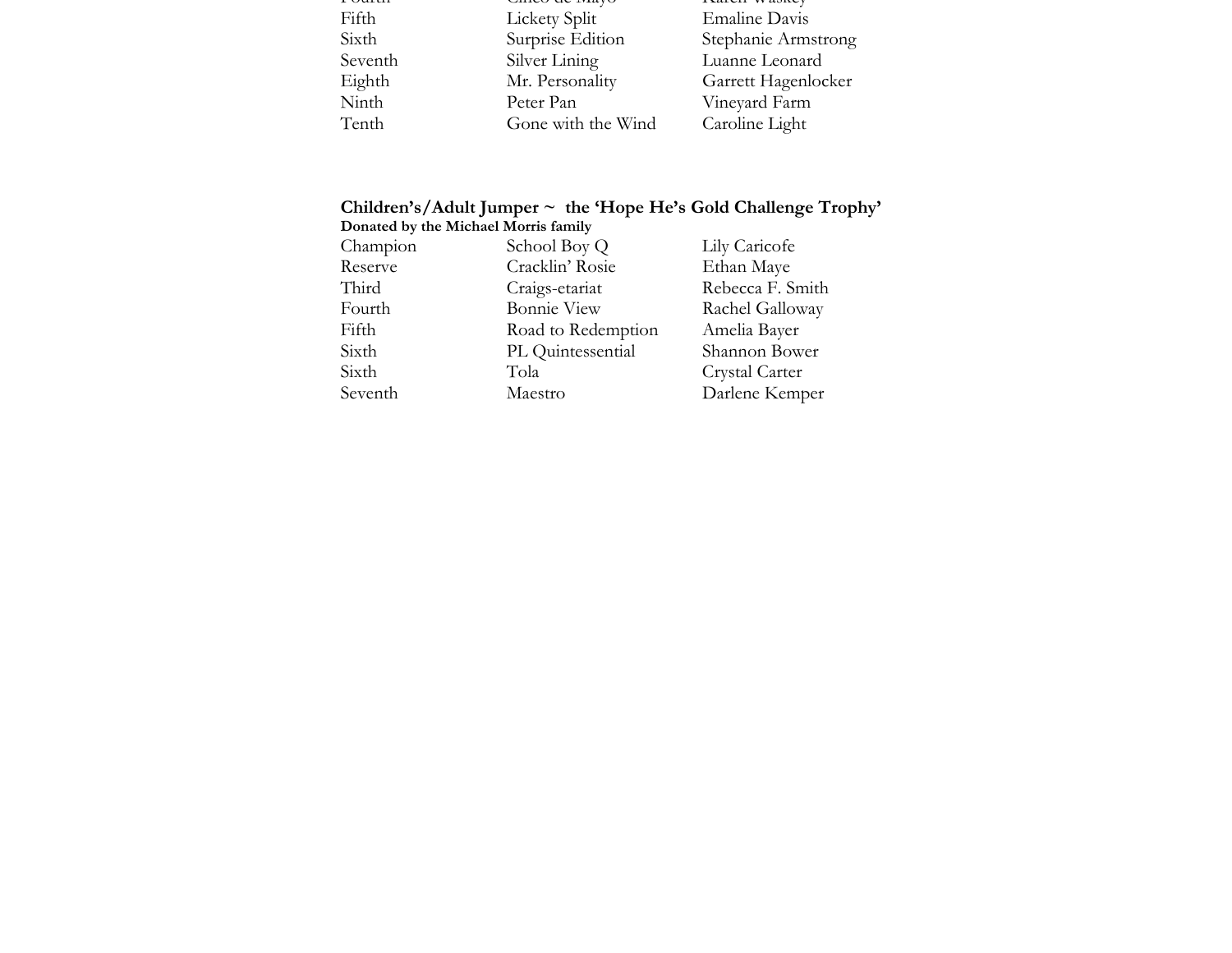# Low Hunter ~ the 'Purty Neat Memorial Trophy' Donated by Anne Bailey Johnston

| Donated by Tank Dancy Johnston |                       |                     |
|--------------------------------|-----------------------|---------------------|
| Champion                       | Hopper Hill           | Joan Alberti        |
| Reserve                        | After Eight           | Ann Turnicky        |
| Third                          | Exclaimation          | Rosehill Farm       |
| Fourth                         | Virtual Star          | Suzanne Shalet, VMD |
| Fifth                          | Better Than Chocolate | Rosehill Farm       |
| Sixth                          | Whodunit              | Anne Liskey         |
| Seventh                        | Paddington            | Parker Pearson      |
| Eighth                         | G.Q. Romeo            | Heather Weaver      |
| Ninth                          | Imposant              | Elizabeth Vagnoni   |
| Tenth                          | Aurora                | Mary Kate Graeff    |
|                                |                       |                     |

# Intermediate Hunter ~ the 'In Memory of Crefield Suzanne Trophy' Donated by Parker Pearson

| DOITATED DY FAIRER FEALSOIL |                  |                            |
|-----------------------------|------------------|----------------------------|
| Champion                    | Kira             | <b>Emily Guyer</b>         |
| Reserve                     | Bailey           | Kelsey Ralston             |
| Third                       | Noted            | Mane Top Stables           |
| Fourth                      | Endeavor         | <b>Bridgewater College</b> |
| $E$ : $f$ th                | Shanandogh Shada | Cappia Marrie              |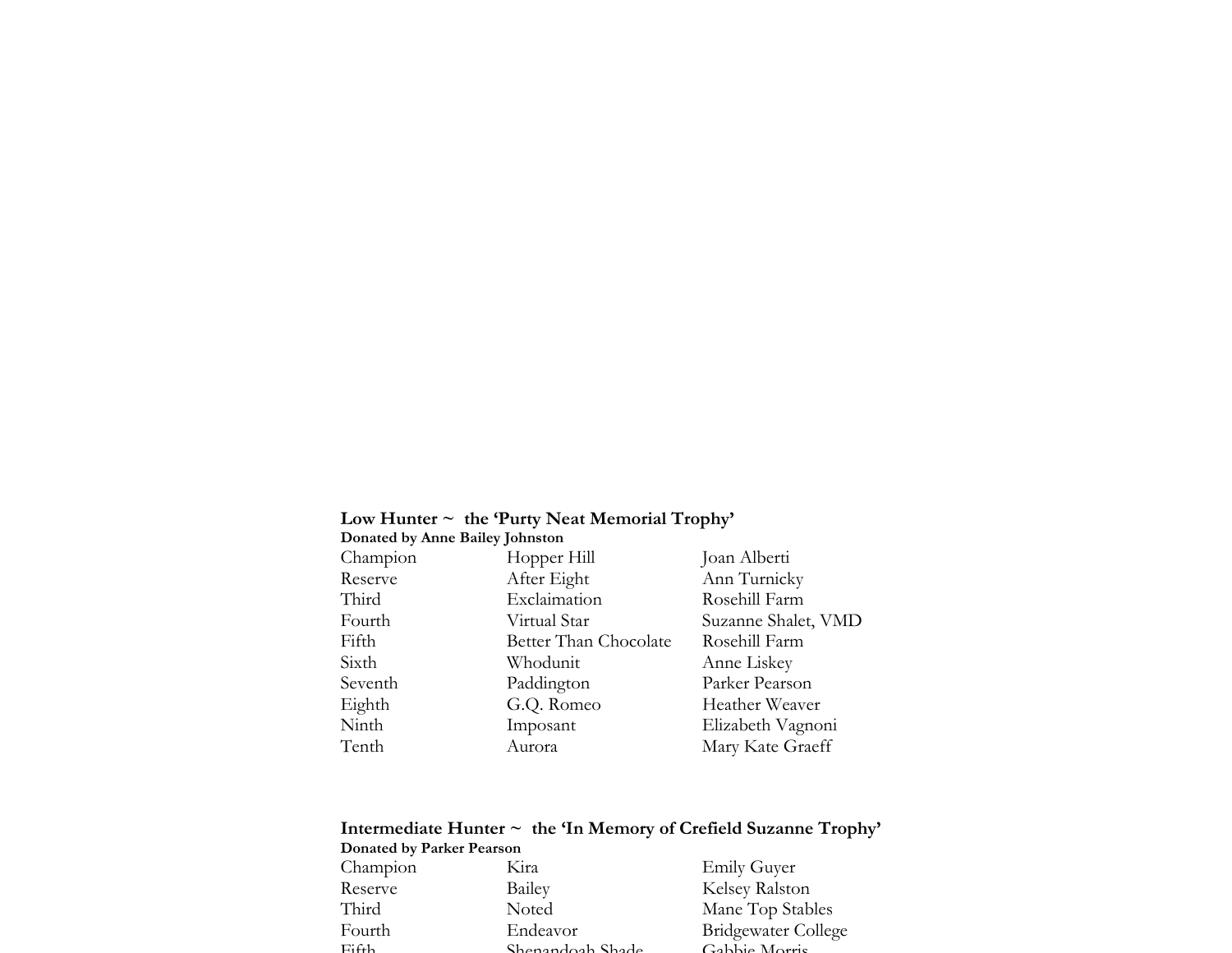| гиш     | энспаниоан энаис                          | JAU <del>UIC IVIOIHS</del> |
|---------|-------------------------------------------|----------------------------|
| Sixth   | Raphaela                                  | <b>Bridgewater College</b> |
| Seventh | <b>Betty Boop</b>                         | Kristen Oakes              |
| Eighth  | Gentlemen Prefer Blondes ~ Kelsey Ralston |                            |
| Ninth   | Geronimo                                  | <b>Bryce Leitch</b>        |
| Tenth   | Ringo Star                                | <b>Bridgewater College</b> |

# Level 2 Jumper ~ the 'Prado-Gee Perpetual Trophy' Donated by Michaela Bragg

| Champion | Shaded Masterpiece   | Michaela Bragg     |
|----------|----------------------|--------------------|
| Reserve  | <b>Madison Blues</b> | Kelly Fletchall    |
| Third    | Bending the Rules    | Maddy Slowoski     |
| Fourth   | Tola                 | Crystal Carter     |
| Fifth    | PL Quintessential    | Shannon Bower      |
| Sixth    | Brooklyn             | Stephanie Guerlain |
| Seventh  | J.C.R. Latinus       | Caroline Waters    |
| Eighth   | School Boy Q         | Lily Caricofe      |
| Eighth   | Irish Springs        | Chloe Kerschl      |
|          |                      |                    |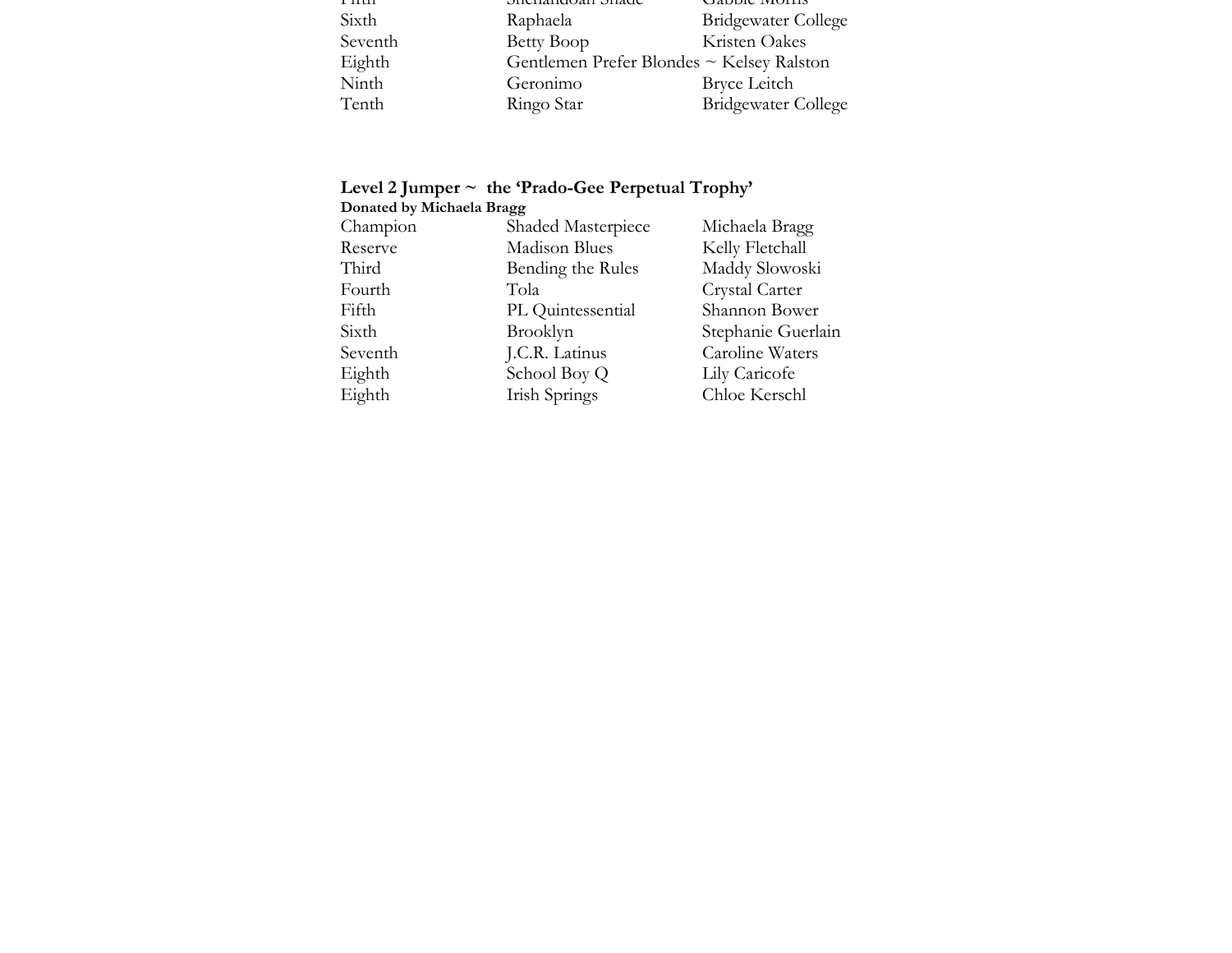# Working Hunter ~ the 'Wallstreet Heir Memorial Trophy' Donated by the Lemon family

| Donated by the Lemon family |                       |                     |  |
|-----------------------------|-----------------------|---------------------|--|
| Champion                    | G.Q. Romeo            | Heather Weaver      |  |
| Reserve                     | Virtual Star          | Suzanne Shalet, VMD |  |
| Third                       | Bittersweet Symphony  | Mackensie Bowles    |  |
| Fourth                      | Exclaimation          | Rosehill Farm       |  |
| Fifth                       | Better Than Chocolate | Rosehill Farm       |  |
| Sixth                       | Zealoth               | Danielle Herzberg   |  |
| Sixth                       | Iamwhatiam            | Jason Berry Stables |  |
| Eighth                      | Heavenly              | Maria Fuchs         |  |
| Ninth                       | Papa's Protégé        | Rachel Hall         |  |
| Tenth                       | Pearl Necklace        | Mackensie Bowles    |  |
|                             |                       |                     |  |

### Large Pony Hunter  $\sim$  the 'Southern States Large Pony Hunter Trophy' Donated by Southern States

| <b>Donated by countern clates</b> |                                         |                       |
|-----------------------------------|-----------------------------------------|-----------------------|
| Champion                          | Keepin' My Word                         | Madi Cozart           |
| Reserve                           | Meadow Fox Red Rhyder Ellie Laferty     |                       |
| Third                             | Little Bit of Class                     | Mountain View Stables |
| Fourth                            | Navy Blue                               | Percy Mascotte        |
| $\Gamma$ : $\mathcal{L}$ -1.      | $TL11$ $\Gamma_{2,max}$ $\Gamma_{xxxx}$ | Leabelle Device       |
|                                   |                                         |                       |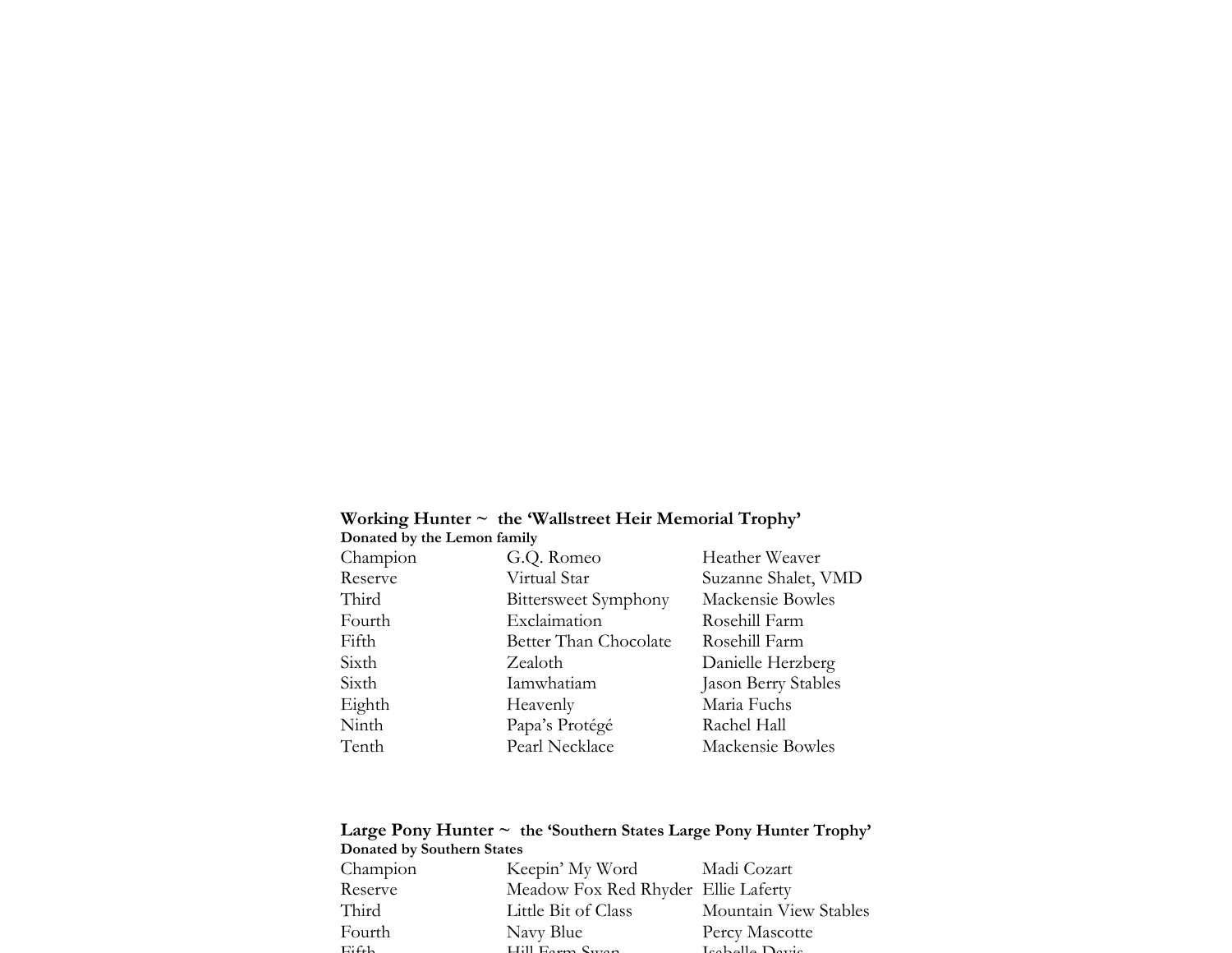| тшш     | <u>fiii faiin Swan</u>                            | isadeile d'avis |
|---------|---------------------------------------------------|-----------------|
| Sixth   | Goodnight Moon                                    | Sadie Stott     |
| Seventh | Dinner Date $\sim$ Stone Bridge Equestrian Center |                 |
| Eighth  | Spring Fling                                      | Mia Gibson      |
| Ninth   | Some Like It Hot                                  | Ellie Laferty   |
| Tenth   | New Beginnings                                    | Rosehill Farm   |

# Level 3 Jumper ~ the 'Country Mile Farm Perpetual Trophy' Donated by Country Mile Farm

| Champion | Road to Redemption | Amelia Bayer      |
|----------|--------------------|-------------------|
| Reserve  | Chamaco Loco       | Zachary Hinch     |
| Third    | Zealoth            | Danielle Herzberg |
| Fourth   | Cornetto 26        | Mackensie Bowles  |
| Fifth    | Shaded Masterpiece | Michaela Bragg    |
| Fifth    | PL Quintessential  | Shannon Bower     |
|          |                    |                   |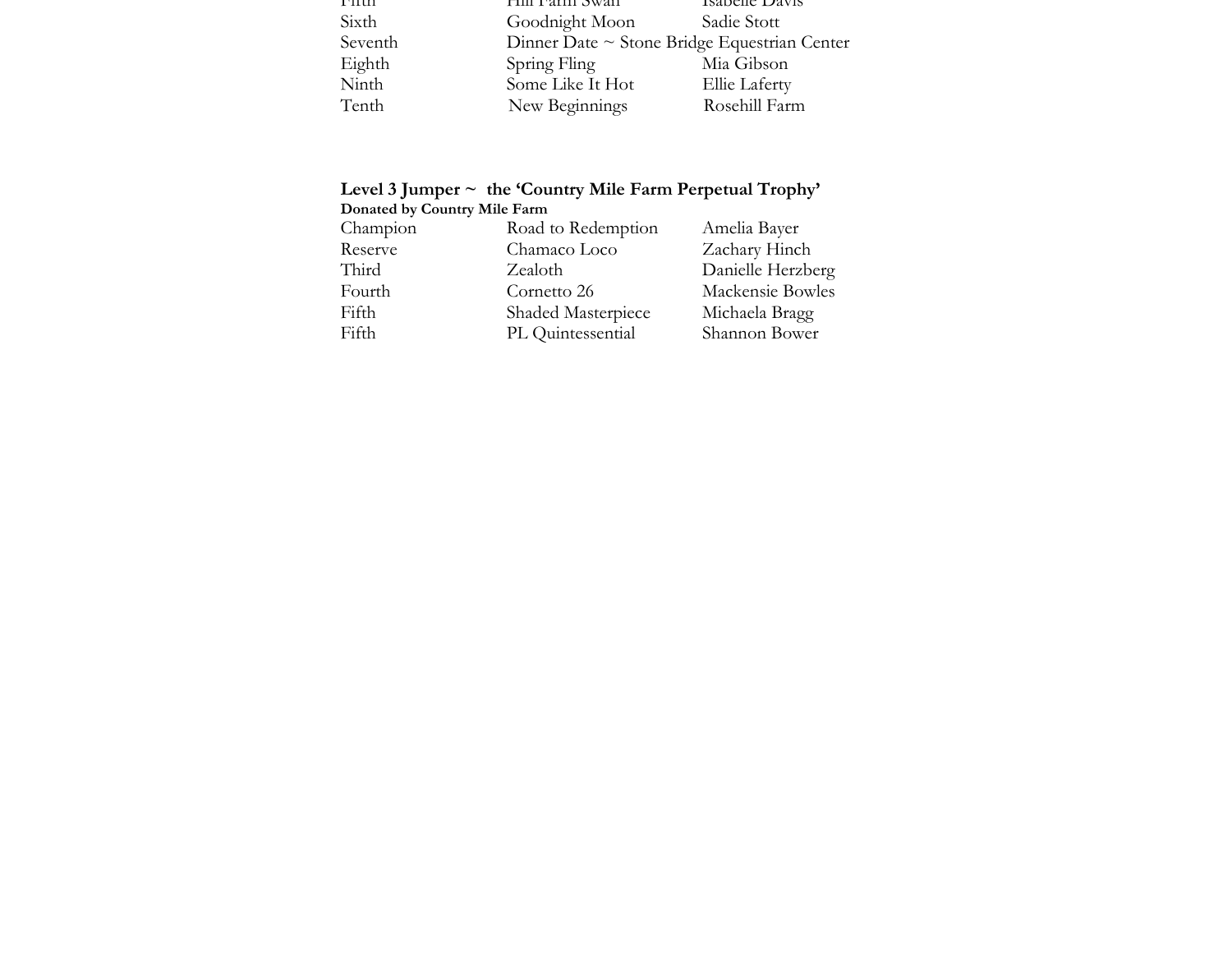# Adult Amateur Hunter ~ the 'Adult Amateur Trophy' Donated Anonymously

| DOHARRY THIOHYHIOUSHY |                         |                            |
|-----------------------|-------------------------|----------------------------|
| Champion              | Virtual Star            | Suzanne Shalet, VMD        |
| Reserve               | After Eight             | Ann Turnicky               |
| Third                 | G.Q. Romeo              | Heather Weaver             |
| Fourth                | Tripoli                 | Hollins University         |
| Fifth                 | Imposant                | Elizabeth Vagnoni          |
| Sixth                 | Me and Julio            | Madison Macher             |
| Seventh               | Legolas Z               | Sarah Gorrell              |
| Eighth                | Magic Touch             | Elizabeth Vagnoni          |
| Ninth                 | Arsenik                 | <b>Bridgewater College</b> |
| Tenth                 | <b>Chechesee Circle</b> | Joan Alberti               |
|                       |                         |                            |

# Special Children's Hunter ~ the 'Laurel Hill Farm Trophy' Donated by the Cline family

| Champion         | Windsor's Jalapeño                | Ellie Laferty                          |
|------------------|-----------------------------------|----------------------------------------|
| Reserve          | Velocity                          | Cori Cozart                            |
| Third            | Funny Girl                        | Courtney Wilson                        |
| Fourth           | Hallye                            | Mountain View Stables                  |
| Fifth            | A Timeless Rendition              | Rick Krason                            |
| Sixth            | Back Flash                        | Windy Springs Farm                     |
| $C_{\text{max}}$ | $C_{\text{max}} = D_{\text{max}}$ | $\Gamma$ as $\ln$ $\Gamma$ of $\Omega$ |
|                  |                                   |                                        |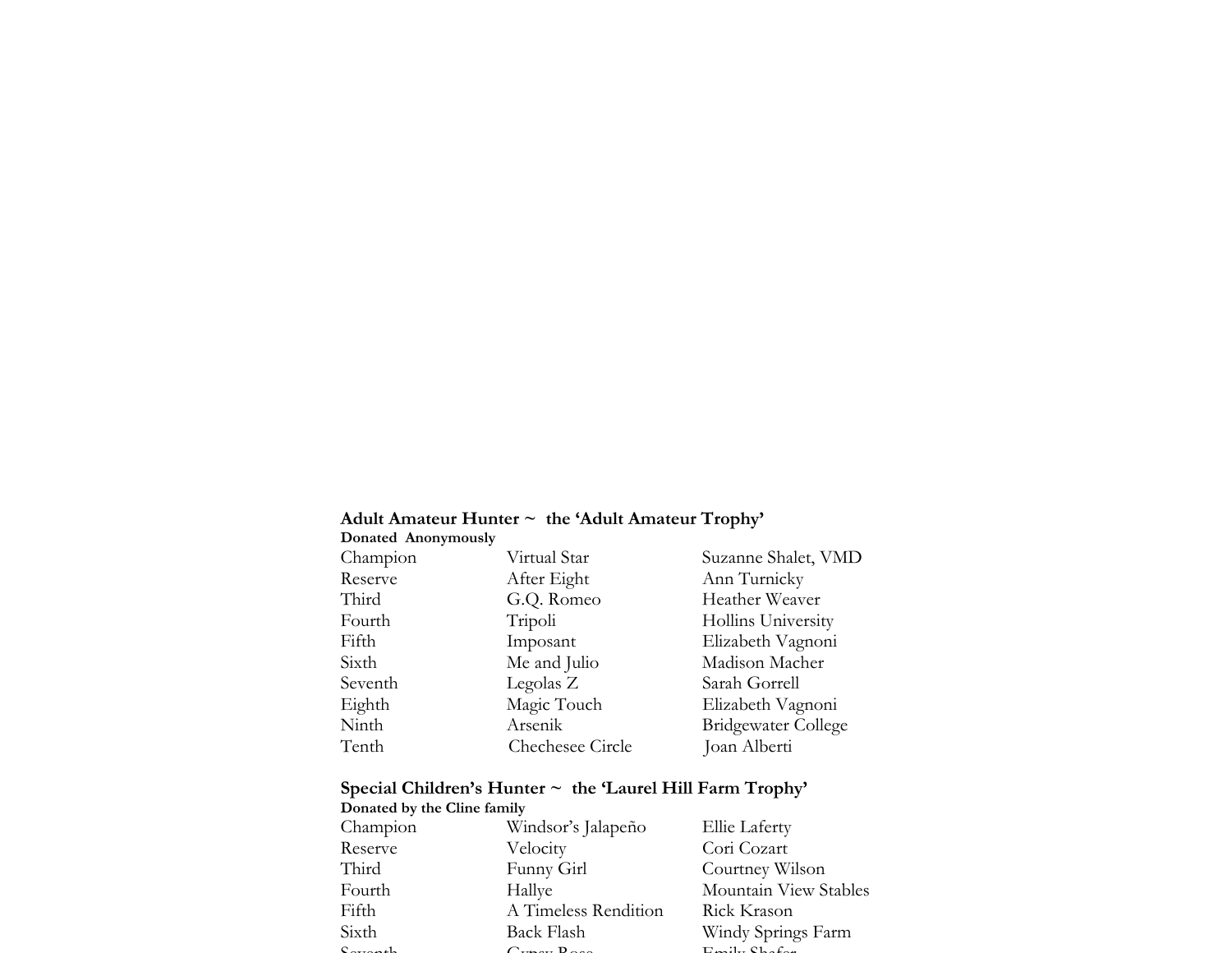| əevenin | <b>GYPSY ROSC</b>  | <b>EHIIIV</b> SHATET |
|---------|--------------------|----------------------|
| Eighth  | Mission of Gabriel | Garrett Hagenlocker  |
| Ninth   | New Beginnings     | Rosehill Farm        |
| Tenth   | Set the Pace       | Peter Krukoski       |
|         |                    |                      |

# Level 4/5 Jumper ~ the 'Nine One One Memorial Trophy' Donated by Rebecca Forbes Smith

| Champion | Zealoth            | Danielle Herzberg |
|----------|--------------------|-------------------|
| Reserve  | Craigs-etariat     | Rebecca F. Smith  |
| Third    | Cornetto 26        | Mackensie Bowles  |
| Fourth   | Road to Redemption | Amelia Bayer      |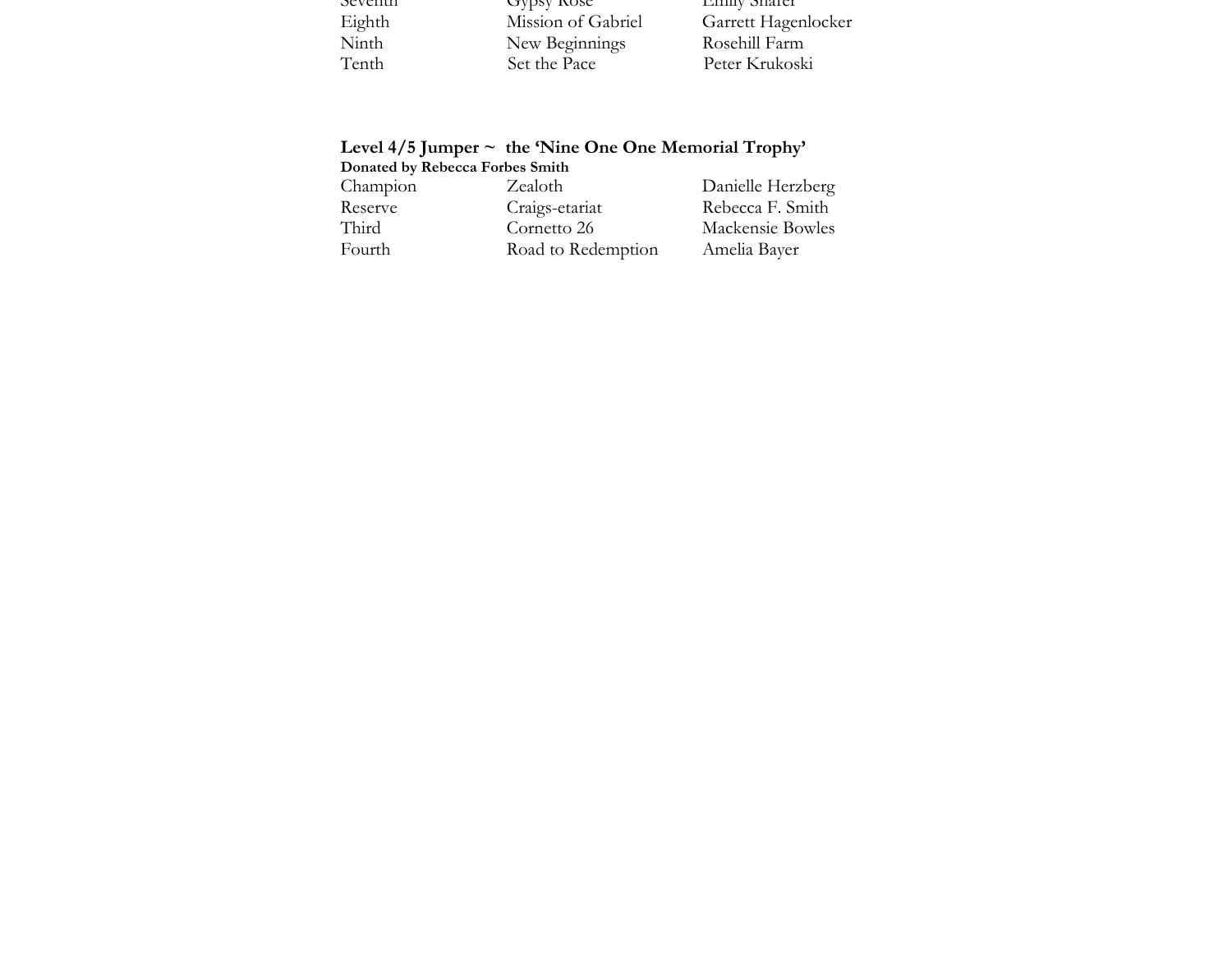### Children's Hunter ~ the 'Mastermind Perpetual Trophy' Donated by Beverly Chenoweth and Cary Chenoweth Braun

| Donated by Develly Chenowelli and Cary Chenowelli Drauli |                     |                    |
|----------------------------------------------------------|---------------------|--------------------|
| Champion                                                 | <b>Emerald City</b> | Ashley Holsinger   |
| Reserve                                                  | Alibi               | Britni Cash        |
| Third                                                    | Rio's Finale        | Sarah Irvine       |
| Fourth                                                   | Anna-Karina         | Brianne Lefanowicz |
| Fifth                                                    | Papa's Protégé      | Rachel Hall        |
| Sixth                                                    | Cocktail            | Sadie Stott        |
| Seventh                                                  | Whodunit            | Anne Liskey        |
| Eighth                                                   | Linden Row          | Catherine Daniel   |
| Ninth                                                    | J.C.R. Latinus      | Caroline Waters    |
| Tenth                                                    | Tudor Amulet        | Mane Top Stables   |
|                                                          |                     |                    |

### Special Adult Hunter ~ the 'Shalako Memorial Trophy' Donated by Claudia Brownell

| Champion | Postmaster           | Ashley Dettor  |
|----------|----------------------|----------------|
| Reserve  | I'm Not Missing Blue | Crystal Carter |
| Third    | Calipo 39            | Ella Eavers    |
| Fourth   | Legolas Z            | Sarah Gorrell  |
| Fifth    | Lucky Day            | Kelly Alcoke   |
|          |                      |                |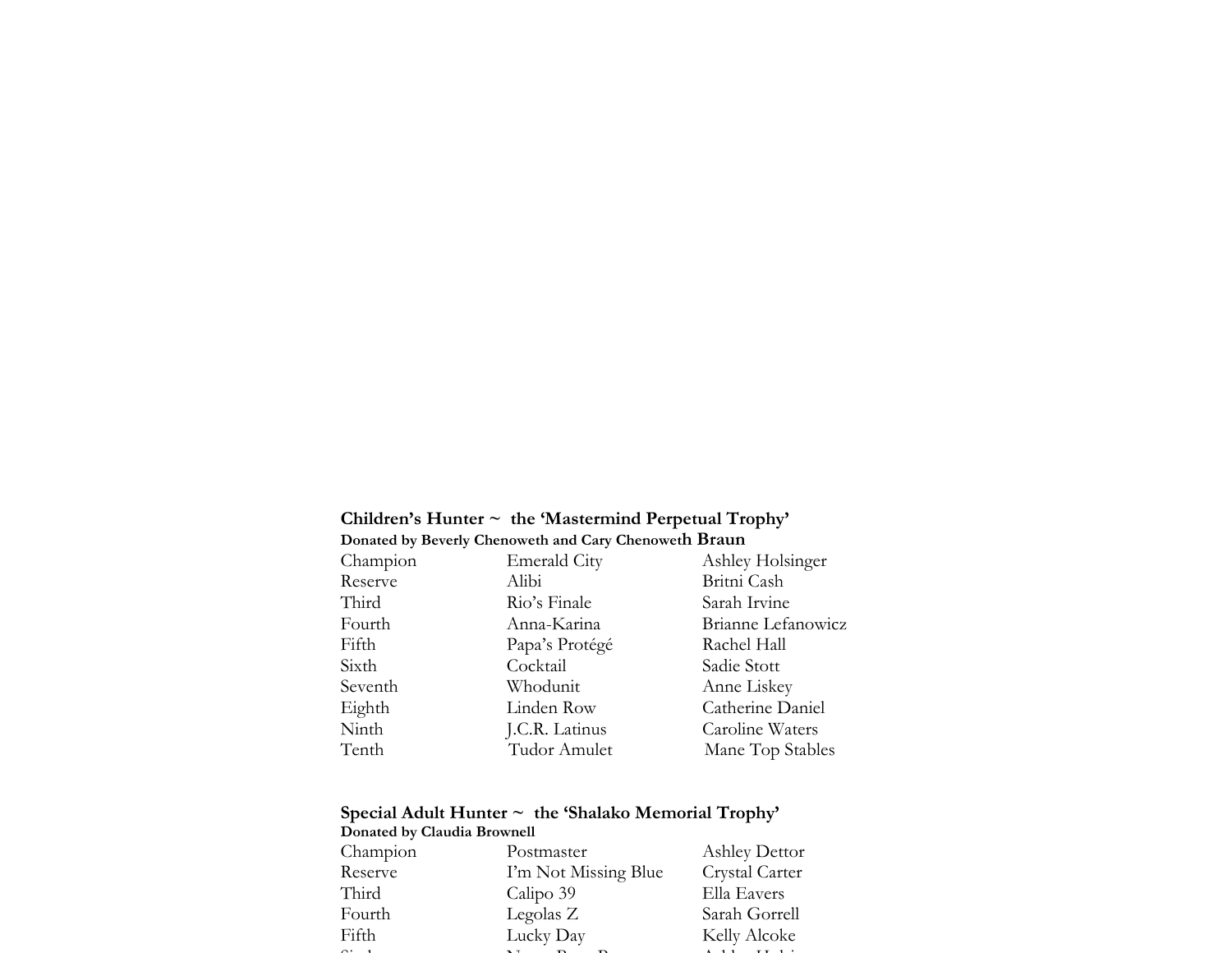| Sixth   | Never Been Better | <b>Ashley Holsinger</b> |
|---------|-------------------|-------------------------|
| Seventh | Super Why         | Karen Waskey            |
| Eighth  | Gypsy Rose        | <b>Emily Shafer</b>     |
| Ninth   | Fan Club          | Jacklyn Clement, DVM    |
| Tenth   | Leonardo          | Zachary Hinch           |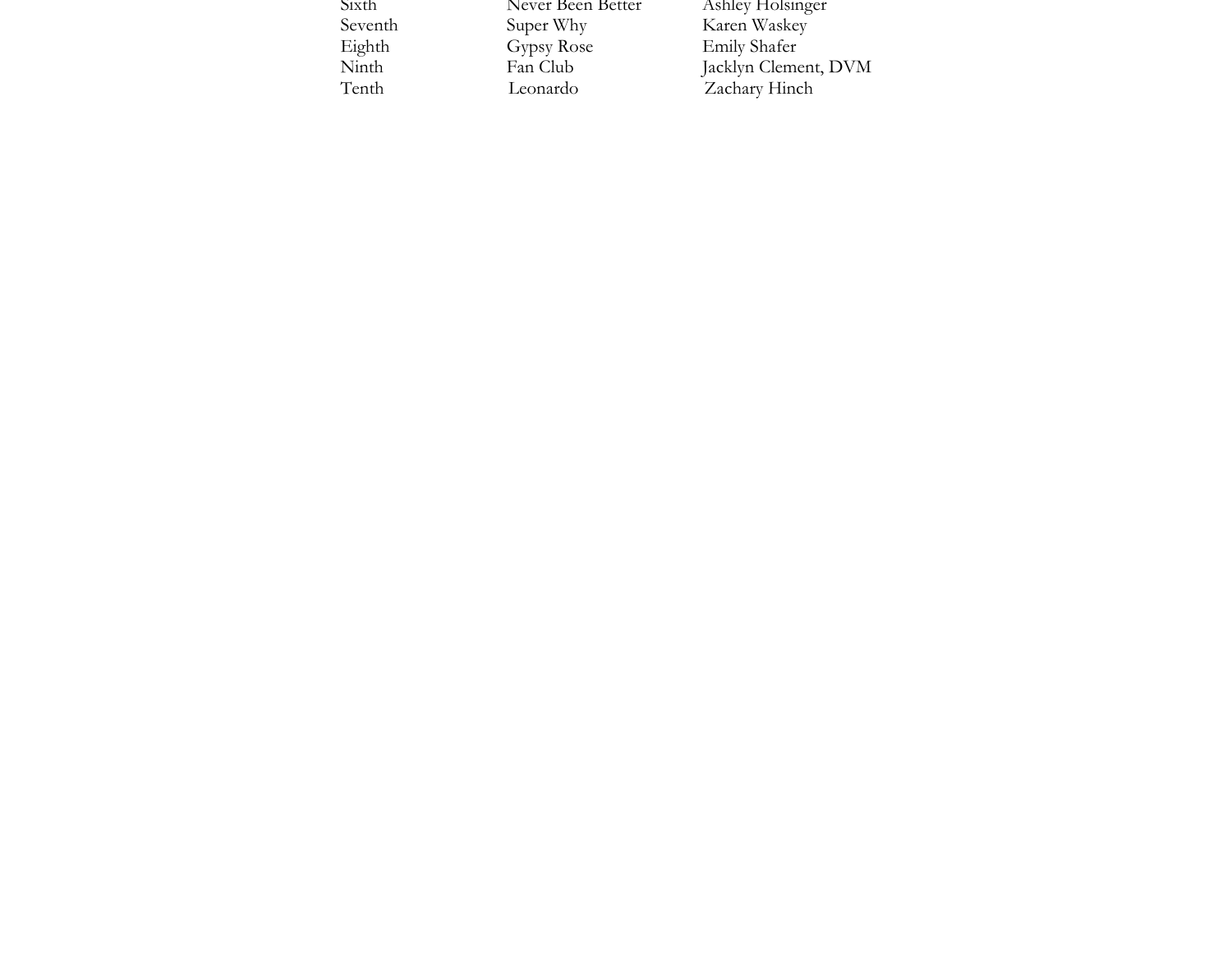### Recognizing winners of the Pony Medal at the Annual Show:

| Champion | Corie Cozart    |
|----------|-----------------|
| Reserve  | Meaghan Ryder   |
| Third    | Ellie Laferty   |
| Fourth   | Shannon Jenkins |
| Fifth    | Madi Cozart     |
| Sixth    | Ellie Dupuis    |
| Seventh  | Wyatt Morris    |
| Eighth   | Caroline Light  |
| Ninth    | Caroline Blum   |
|          |                 |

### Recognizing winners of the Hunter Seat Medal at the Annual Show:

| Champion | Catie Williams  |
|----------|-----------------|
| Reserve  | Ethan Maye      |
| Third    | Josie Elliott   |
| Fourth   | Aidan Daly      |
| Fifth    | Celine Kimata   |
| Sixth    | Emma Evans      |
| Seventh  | Caroline Waters |
| Eighth   | Sarah Howard    |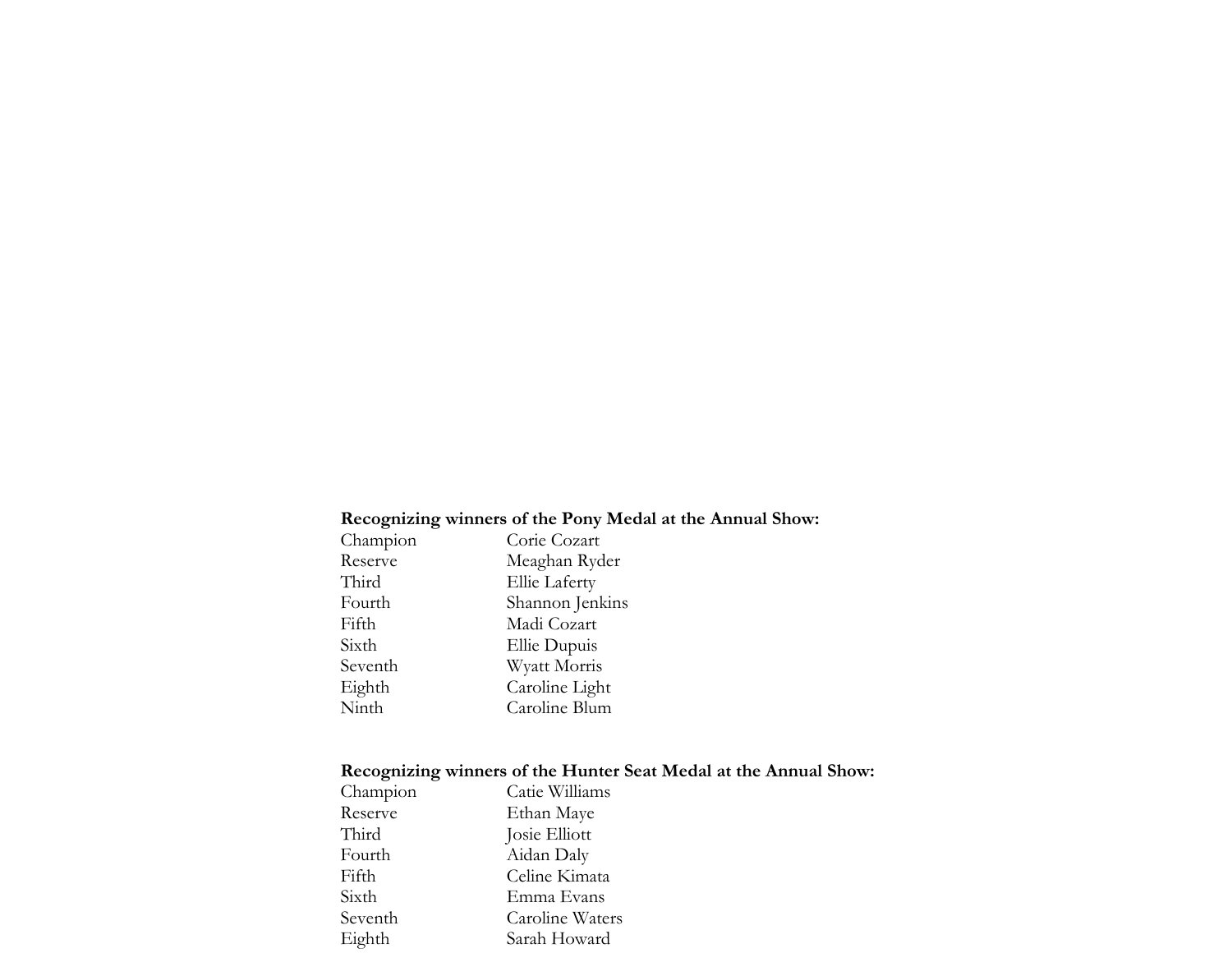| Ninth | Ann Ashley Daniel  |
|-------|--------------------|
| Tenth | Brianne Lefanowicz |

### Recognizing winners of the Adult Medal at the Annual Show:

| Champion | Zellie Wothers   |
|----------|------------------|
| Reserve  | Courtney Barry   |
| Third    | Heavon Allen     |
| Fourth   | Madeline Davis   |
| Fifth    | Randi Byrd       |
| Sixth    | Kasey Cadle      |
| Seventh  | Patti Ann Conner |
| Eighth   | Kriby Tidmore    |
| Ninth    | Nicole Hylton    |
| Tenth    | Faith Sterna     |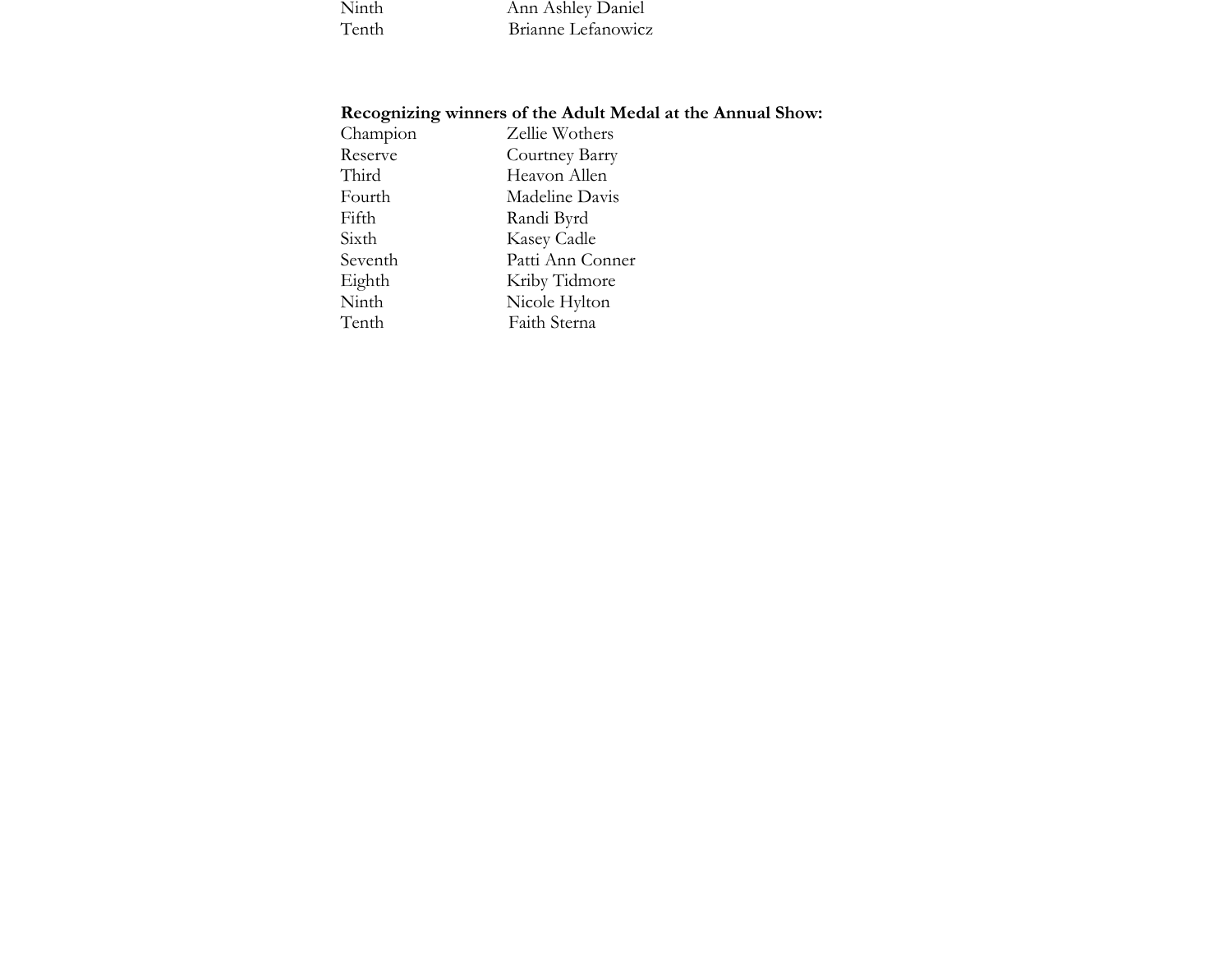### Pre-Beginner Equitation ~ the 'Rising Star Perpetual trophy'

Donated by Gabrielle Clauser & family

| Champion | Chloe Keplinger    |
|----------|--------------------|
| Reserve  | Henry Lesko        |
| Third    | Emi Flowers        |
| Fourth   | Ariel Mullins      |
| Fifth    | Abigail Garber     |
| Sixth    | <b>Briley Loan</b> |
| Seventh  | Kelly Waskey       |
| Eighth   | Isabella Zipf      |
| Ninth    | Hannah Foster      |
| Tenth    | Sierra Back        |

### Beginner Equitation ~ the 'In Memory of Rebel Go Lucky Trophy'Donated by Ann & Jeff Shawver

| Champion | Eliza Cozart                         |
|----------|--------------------------------------|
| Reserve  | Kriston Parr                         |
| Third    | Chase Daniel                         |
| Fourth   | Virginia R. Davis                    |
| Fifth    | Hannah Rowe                          |
| Sixth    | Emma Bolyard                         |
|          | $\text{Leb}$ alle $\overline{V}$ and |
|          |                                      |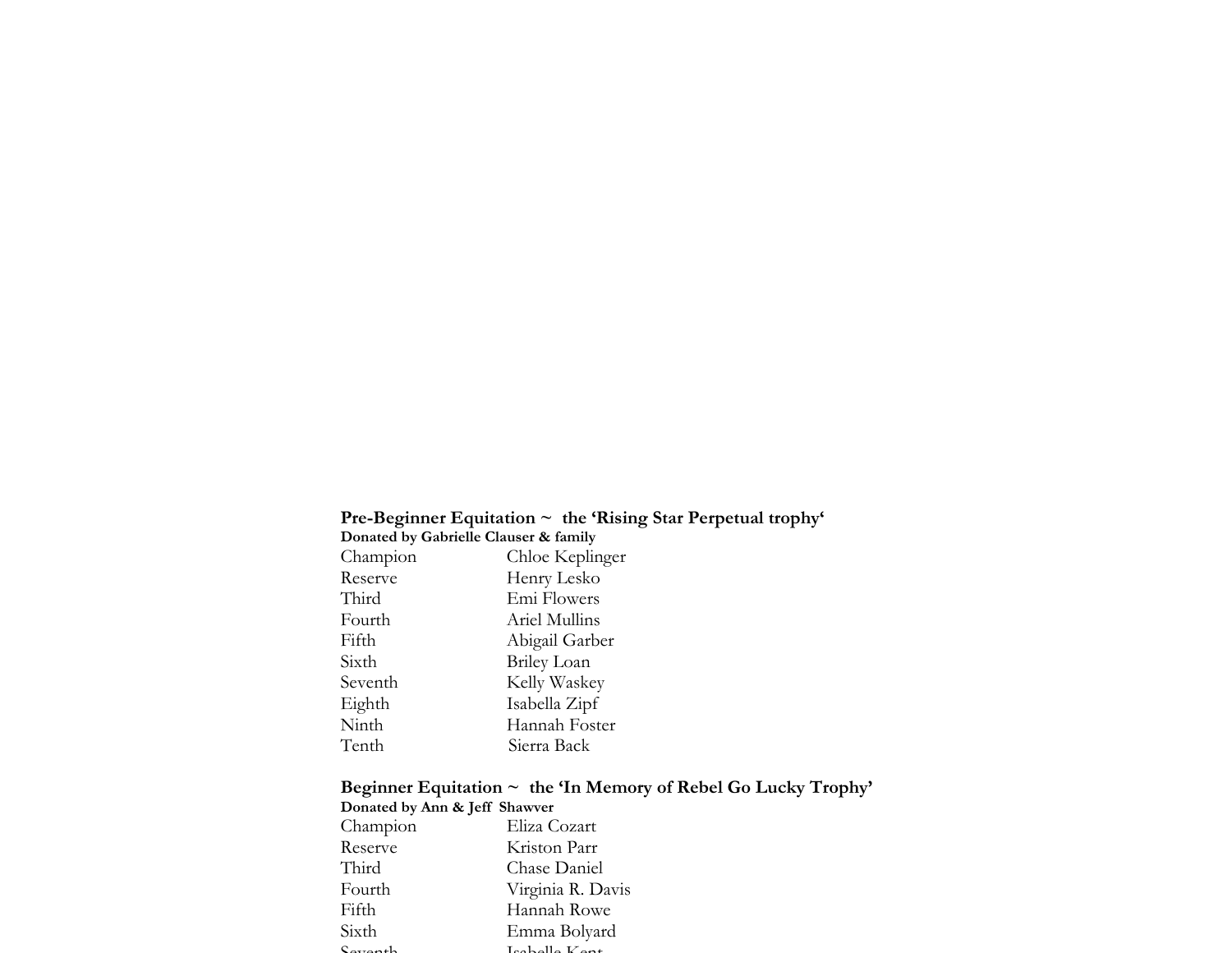| әсvенин | IS <del>adeiie Ixeii</del> t |
|---------|------------------------------|
| Eighth  | Waverly McDavid              |
| Ninth   | Ella Frimmer                 |
| Tenth   | Dean Rowe                    |

Junior Equitation on the flat 14 & under  $\sim$ the 'Bowles Challenge trophy' Donated by the Bowles family<br>Champion Ellie Champion Ellie Laferty Reserve Madi Cozart Third Lauren Daniel Fourth Caroline Light Fifth Madelyn Whitley<br>Sixth Logan Craft Sixth Logan Craft<br>Seventh Isabelle Davi Isabelle Davis Eighth Wyatt Morris Madeline Huff Tenth Abby Fisher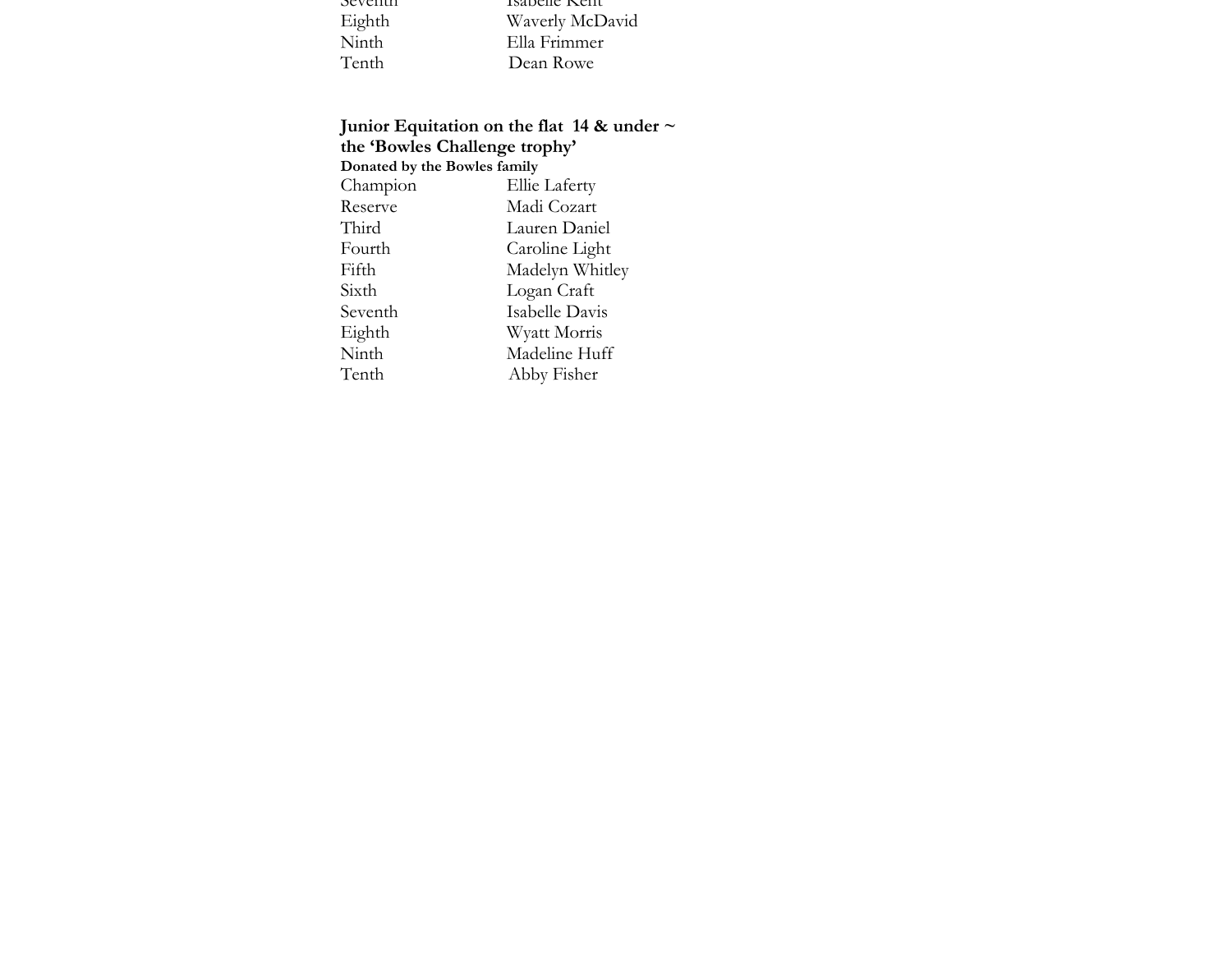# Junior Equitation on the flat 15-17 ~ the 'Chatham Hall Perpetual Trophy' In honor of 'Just Because'

| Champion | Courtney Wilson   |
|----------|-------------------|
| Reserve  | Ann Ashley Daniel |
| Third    | Josie Elliott     |
| Fourth   | Corie Cozart      |
| Fifth    | Catie Williams    |
| Sixth    | Reilly Krason     |
| Seventh  | Sadie Stott       |
| Eighth   | Emma Evans        |
| Eighth   | Chloe Kerschl     |
| Tenth    | Rachel Hall       |

#### Adult Equitation on the Flat ~ the 'Sweet Briar College Perpetual Trophy' Donated by Sweet Briar College

| Champion                                                    | Kelly Alcoke    |
|-------------------------------------------------------------|-----------------|
| Champion                                                    | Annie Shawver   |
| Third                                                       | Holly Adams     |
| Fourth                                                      | Katie Gehrt     |
| Fifth                                                       | Courtney Watson |
| Sixth                                                       | Hannah Foster   |
| $\mathcal{R}_{\mathbf{a}\mathbf{v}\mathbf{a}\mathbf{n}}$ th | Iordan Criss    |
|                                                             |                 |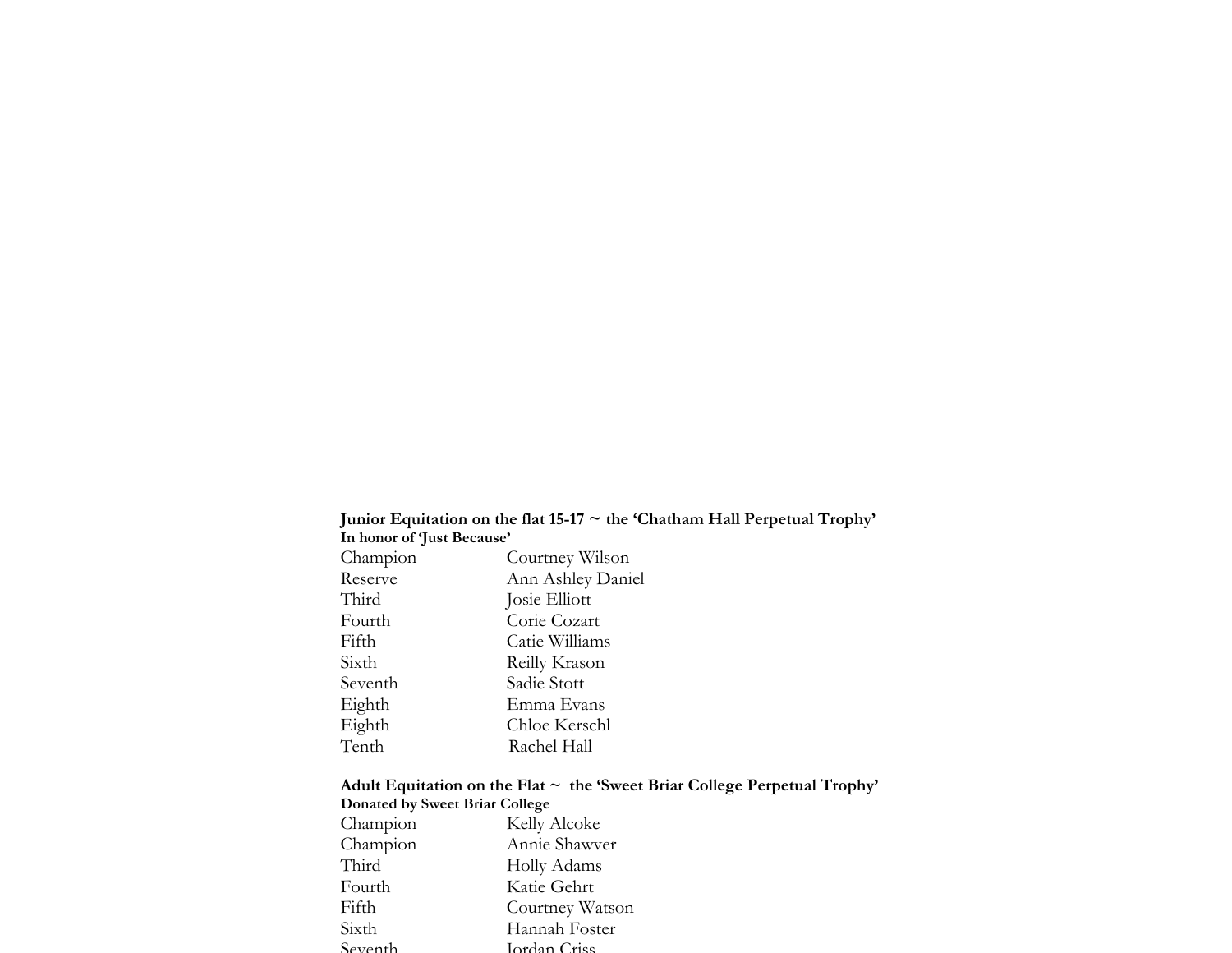| Eighth | Katie Fisher        |
|--------|---------------------|
| Ninth  | <b>Emily Shafer</b> |
| Ninth  | Nicole Hylton       |
| Ninth  | Sarah Anne Ward     |
| Ninth  | Zellie Wothers      |
|        |                     |

High Point Rider 12 & under ~ the 'Mack Daddy Farm Challenge Trophy' Donated by the Bowles familyChampion Wyatt Morris

#### Show Jumper of the Year ~ the 'Step-N-Time Perpetual Trophy' Donated by Windy Hill StablesClassified Champion Classified Brooke Kemper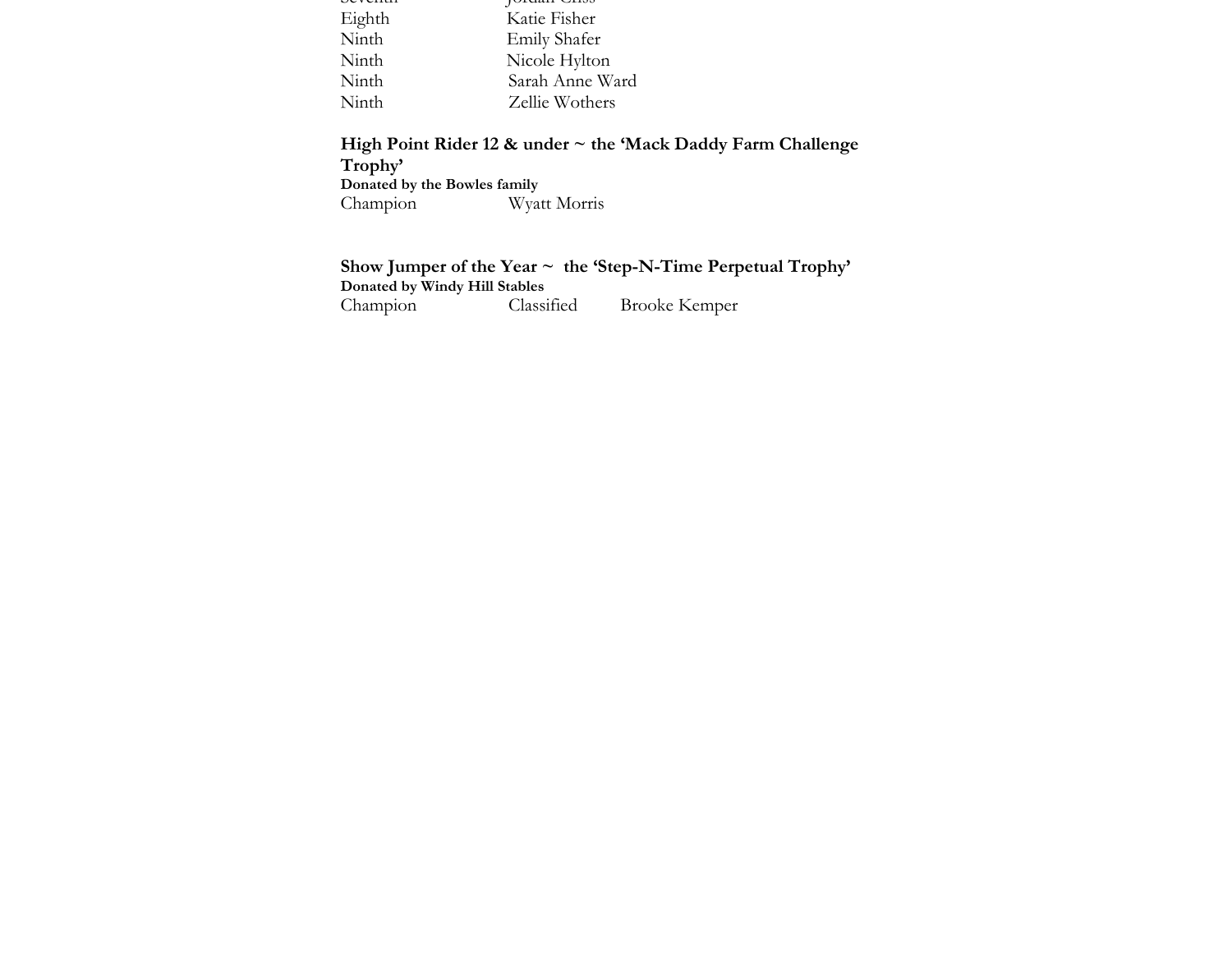#### Hunter Pleasure Pony ~ the 'Cozart family Trophy' Donated by the Cozart family

| Champion | Meadow Fox Red Rhyder Ellie Laferty |                    |
|----------|-------------------------------------|--------------------|
| Reserve  | Gone with the Wind                  | Caroline Light     |
| Third    | Making a Splash                     | Eliza Cozart       |
| Fourth   | <b>Bugsy Malone</b>                 | Anna Grace Boteler |
| Fifth    | <b>Bonus Points</b>                 | Ellie Laferty      |
| Sixth    | Betty Boop                          | Kristen Oakes      |
| Seventh  | Hill Farm Swan                      | Isabelle Davis     |
| Eighth   | All of the Above                    | Darlene Kemper     |
| Ninth    | Colors of the Wind                  | Dean Rowe          |
| Tenth    | Mud Puddle                          | Britni Cash        |
|          |                                     |                    |

### Junior Hunter Pleasure Horse ~ the 'Cher Trophy'Donated by the Perkins family

| Champion                            | Windsor's Jalapeño | Ellie Laferty                   |
|-------------------------------------|--------------------|---------------------------------|
| Reserve                             | Velocity           | Corie Cozart                    |
| Third                               | Cher               | Cindy Diebert                   |
| Fourth                              | Imperial           | Madeline Huff                   |
| Fifth                               | Shenandoah Smoke   | Annie Shawver                   |
| Sixth                               | Top Gun            | Logan Craft                     |
| $C_{\alpha}$ $\sim$ $\sim$ $\pm$ 1. | $C_{1100}$ Why     | $V_{\alpha\alpha\alpha}$ Washer |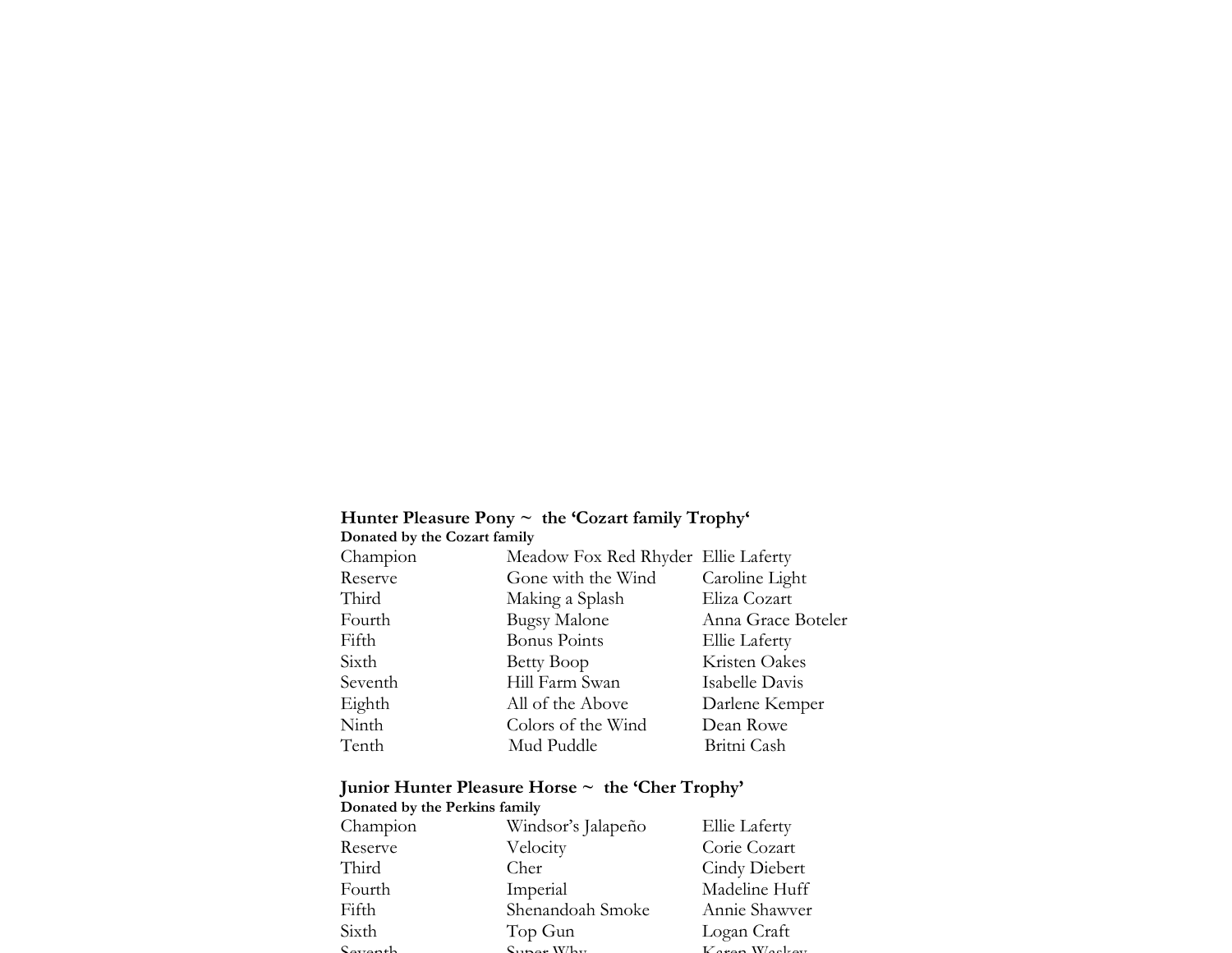| $\sigma$ ocvering | <b>SUPCI WIIV</b> | <b>NATCH WASKEY</b> |
|-------------------|-------------------|---------------------|
| Eighth            | Noted             | Mane Top Stables    |
| Ninth             | Kira              | <b>Emily Guyer</b>  |
| Tenth             | Bourbon Street    | Logan Craft         |

### Adult Hunter Pleasure Horse ~ the 'in Memory of Akeela Trophy' Donated by Jennifer Baldwin

| Champion | Calipo 39              | Ella Eavers         |
|----------|------------------------|---------------------|
| Reserve  | Etiquette              | Ann Turnicky        |
| Third    | I Believe              | Noel Meadows        |
| Fourth   | Captain G              | Beth Gianakouros    |
| Fifth    | Poco's Brownie Delight | <b>Holly Bailey</b> |
| Sixth    | After Midnight         | Alycia Eldridge     |
| Seventh  | Lucky Day              | Kelly Alcoke        |
| Eighth   | I'm Not Missing Blue   | Crystal Carter      |
| Ninth    | Tuscany                | Jason Berry Stables |
| Tenth    | Leonardo               | Zachary Hinch       |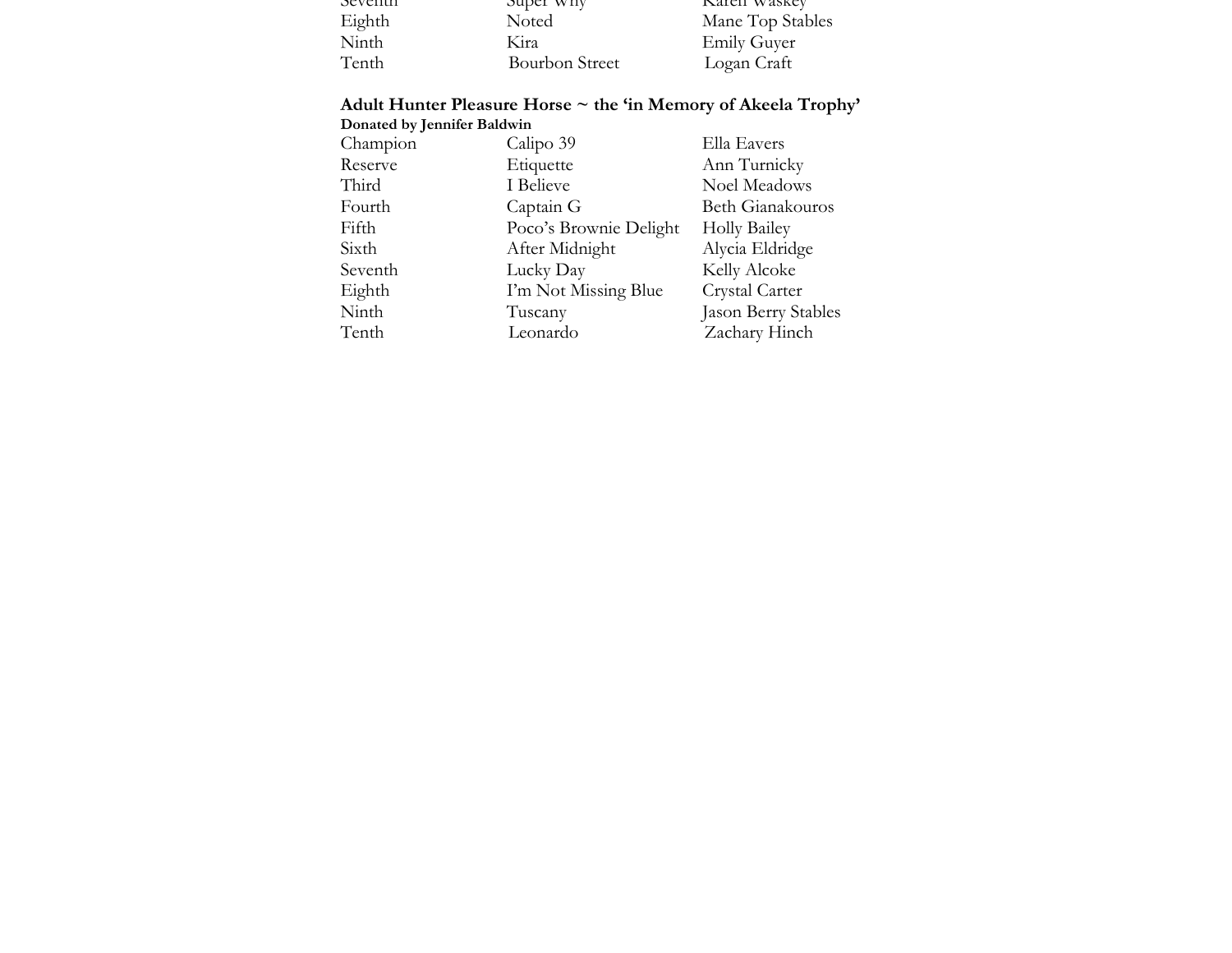# Top Ten Thoroughbred Sponsored by Elizabeth Vagnoni

| Champion | <b>Todd Cole</b><br>Green Hunter Division<br>Karin Mustoe                  |
|----------|----------------------------------------------------------------------------|
| Reserve  | <b>Noted</b><br>Intermediate Division<br>Mane Top Stables                  |
| Third    | <b>Gentlemen Prefer Blondes</b><br>Intermediate Division<br>Kelsey Ralston |
| Fourth   | Tudor Amulet<br>Children's Hunter Division<br>Mane Top Stables             |
| Fifth    | Linden Row<br>Children's Hunter Division                                   |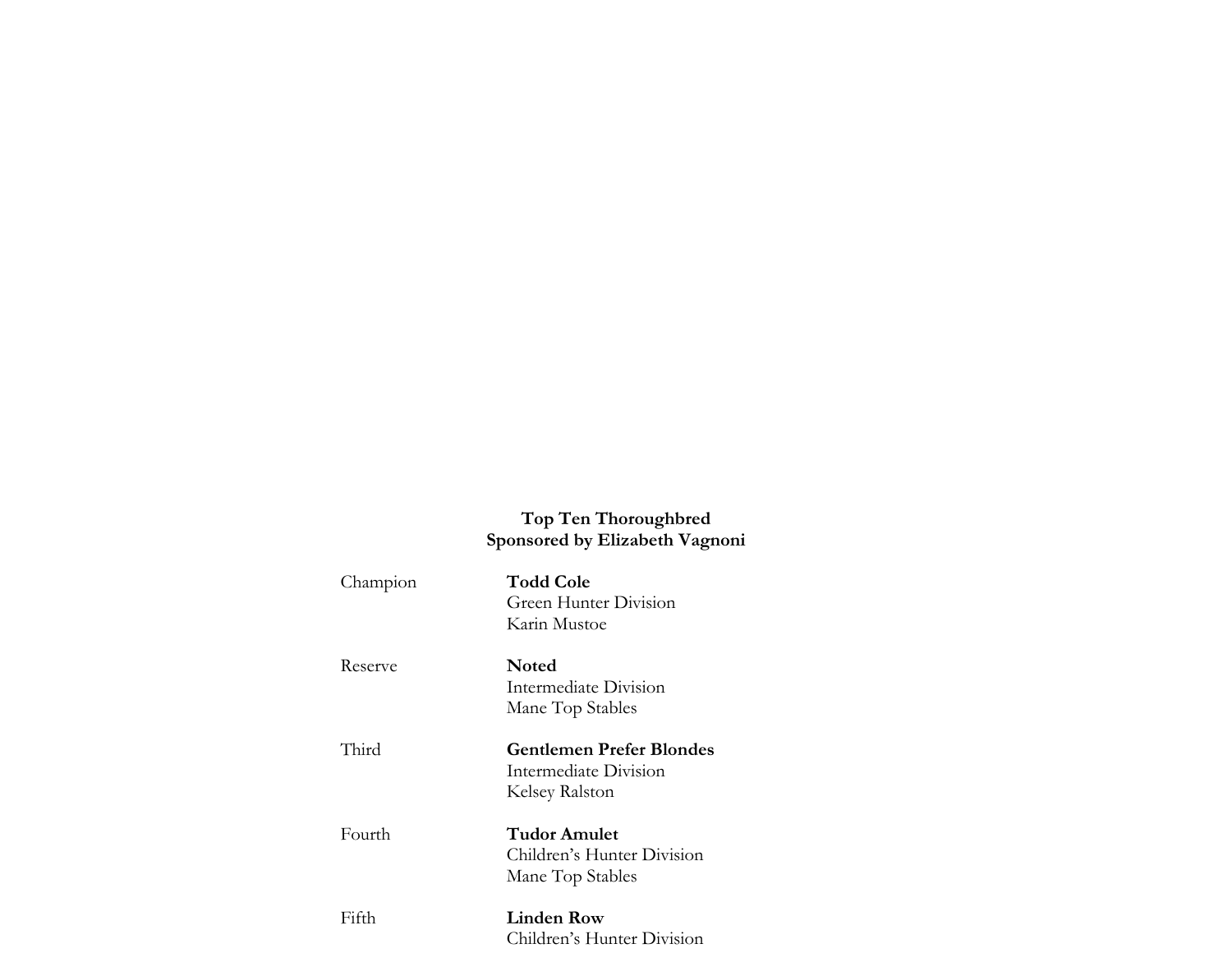|  | Catherine Daniel |  |
|--|------------------|--|
|  |                  |  |

| Sixth   | Top Gun<br>Special Children's Hunter Division<br>Logan Craft            |
|---------|-------------------------------------------------------------------------|
| Seventh | Road to Redemption<br>Level 3 Jumpers<br>Amelia Bayer                   |
| Eighth  | <b>Fan Club</b><br>Special Adult Division<br><b>Jacklyn Clement</b>     |
| Ninth   | Northumberland<br>Special Children's Hunter Division<br>Savannah Wilson |
| Tenth   | <b>Lexington Avenue</b><br>Low Hunter Division<br>Billie Rae Croll      |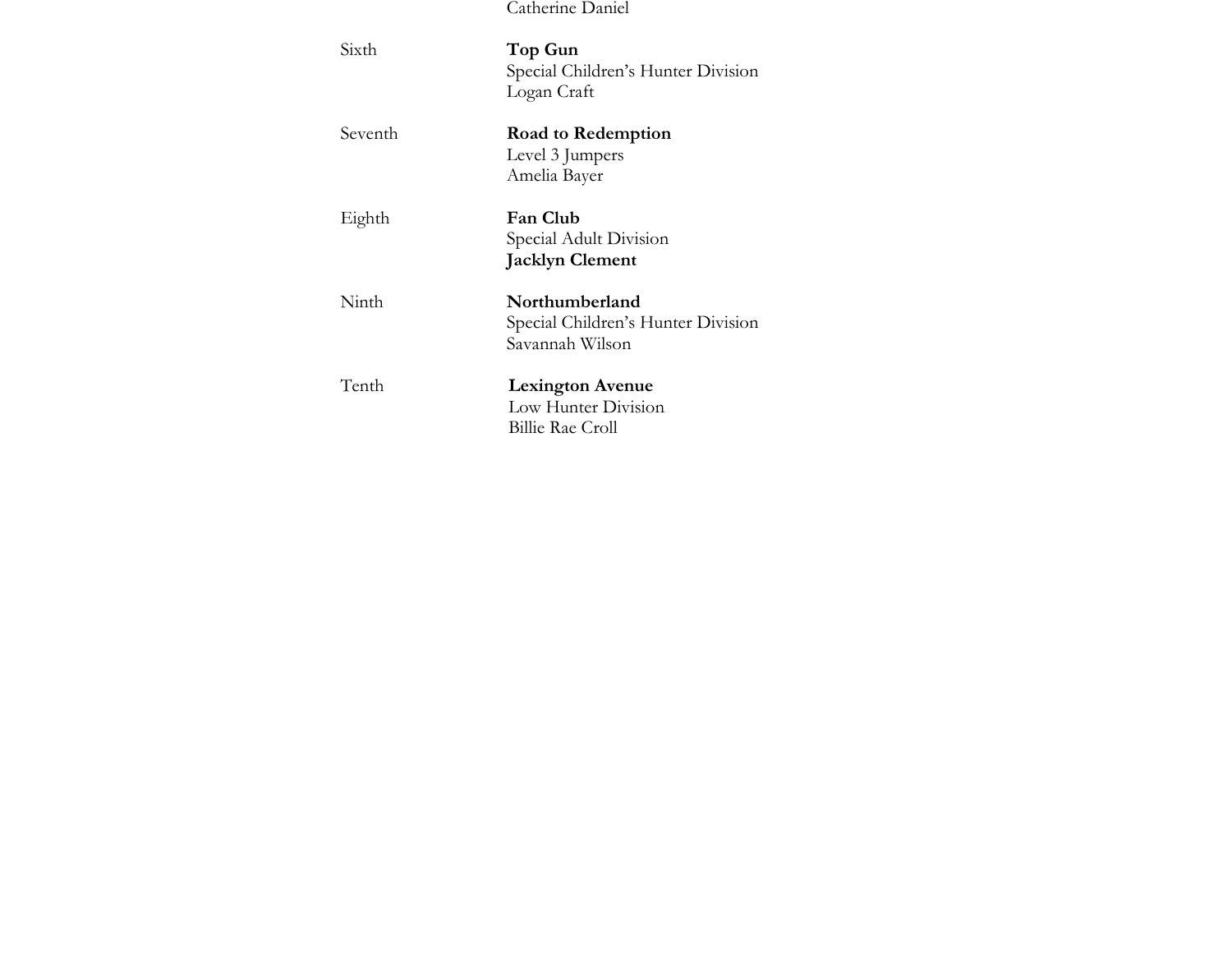# Best Wishes to All for 2018

www.swvhja.org More than just a points page…

Check out the NEW web site for:

\*The calendar